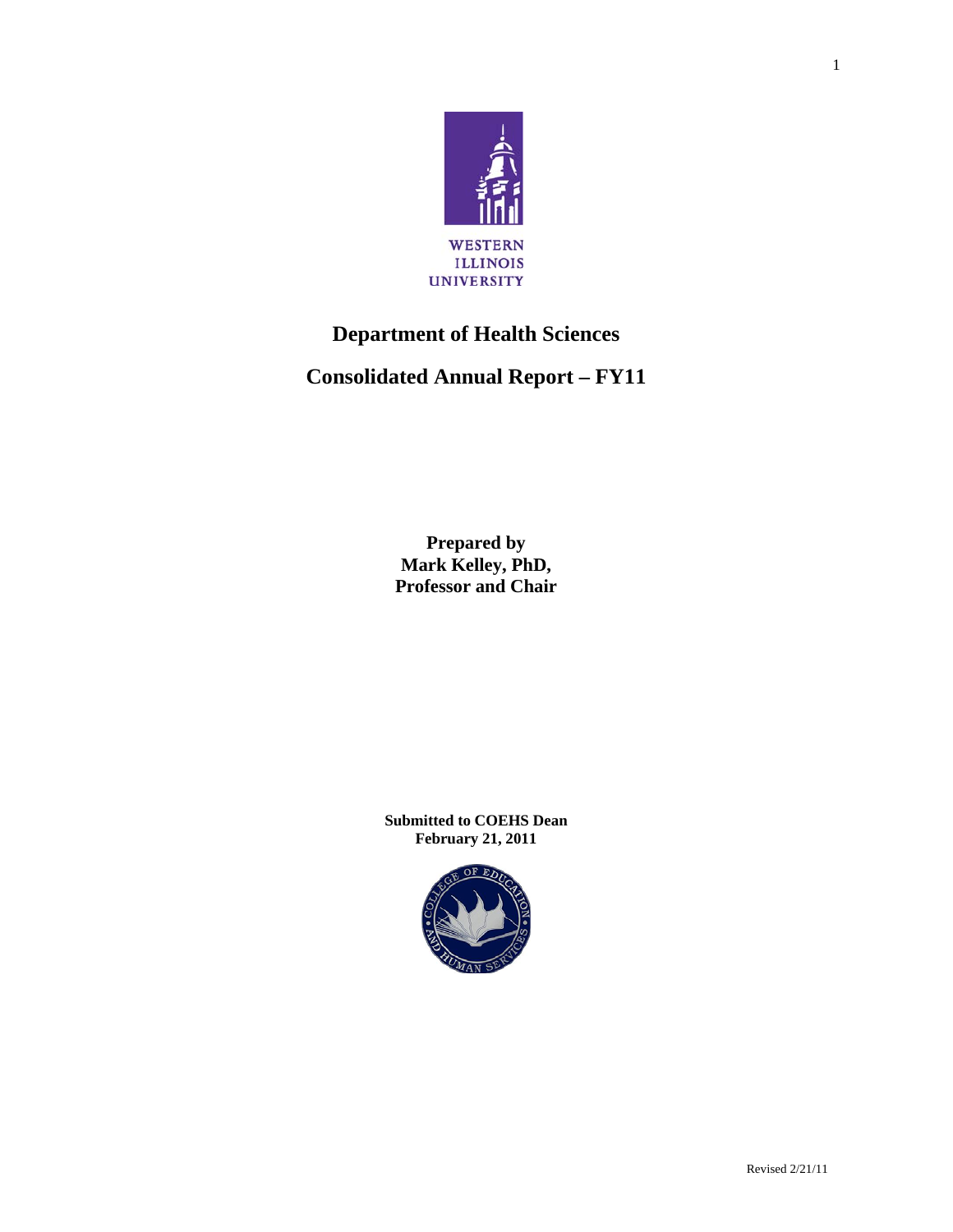## **Western Illinois University Division of Academic Affairs**

## **Consolidated Annual Report, Planning Document and Budget Request**

Reports Due to Provost and Academic Vice President Directors: March 11, 2011 Deans: March 15, 2011  *(Please submit electronically)* 

> Presentations Directors: March 23, 2011 Deans: March 29, 2011 Provost: April 28, 2011

**Respond to the following questions in no more than fifteen pages. Attach appendices with supporting documentation where appropriate. Please be sure to prepare responses that address Western Illinois University-Macomb and Western Illinois University-Quad Cities as appropriate.** 

## **CURRENT YEAR Fiscal Year 2011**

#### **I. Accomplishments and Productivity for FY11**

- A. Give a brief review of the division's goals and objectives for FY11. *The following speaks to the progress made on each of the goals included in the Consolidated Annual Report FY10. 1. Departmental Enrollment Management plan was included in the COEHS Dean's plan. {Goal 1 Action 1a(1); Goal 1 Action 1a(4); Short term}*
	- *2. Faculty voted to change the name of the department from The Department of Health Sciences to the Department of Health and Disaster Sciences. We believe this broader name better reflects the components of the department. Ongoing efforts are focused on getting the required approval for this desired change. {Goal 1 Action 1d; Short-term}*
	- *3. Undergraduate and graduate curriculum reviews {Goal 2 Action 1a} Graduate review and revision was completed with three goals being realized: better serve students with interest in public health <i>{Goal 2 Action 1a}, better serve students desiring degrees and/or endorsement in School Health, and develop potential Health Preparedness/Disaster Sciences option. Review of undergraduate curriculum during spring 2010 led to the decision of enforcing all prerequisites for the Fall 2010 semester. The ongoing undergraduate curriculum reviews are reviewing the scope and sequence of the curricula to clarify the common knowledge, competencies, skills and dispositions expected to be achieved in each course. <i>{Goal 2 Action 1b; Goal 3 Action 1d; Goal 4 Action 2b}*
	- *4. Continued development of Departmental Advisory Boards {Goal 1 Action 1e}*
		- *a.Increase activity and involvement of the Emergency Management Advisory Board. Informal interactions with the EM Advisory Board and/or its members were increased during the year. {Short term}*
		- *b.Identify and recruit potential Advisory Board member for the Health Service Management and Health Science programs. Limited progress was made on this goal. Some potential Advisory Board members have been identified. {Short-term; Mid-term}*
		- *c. Develop a department wide Advisory Board including but not limited to members of the program Advisory Boards. Limited progress was made on this goal. {Short-term; Mid-term}*
	- *5. Faculty replacements {Short term} Fours searches were conducted during Spring and Fall 2010 semesters. Three searches were the result of the resignation of Dr. Fred May (Emergency*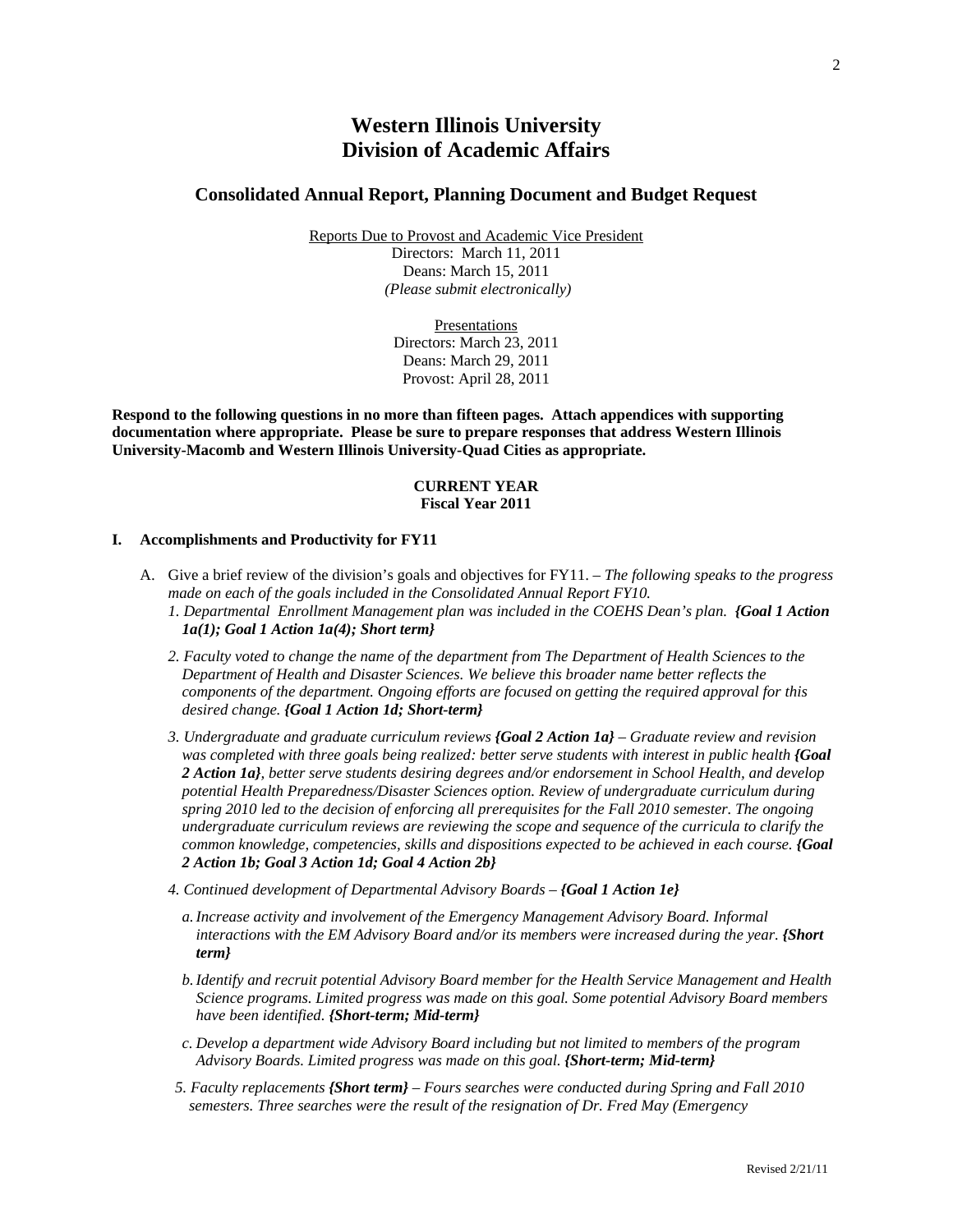*Management), the resignation of Diana Peck (Unit B ½ time, Health Sciences), and the retirement of Dr. Pam Terry (Feb 28, 2009, Health Sciences). An additional search was conducted to fill the tenuretrack faculty line in Health Services Management currently formerly held by Curtis Doyle as a Unit B faculty. Joanna Graham was hired as the Unit B ½ time replacement for Diana Peck. Dr. Maureen Bezold was hired in the Health Sciences position, Dr. Mei Wen was hired in the Health Services Management, and Dr. Heriberto Urby recently accepted our offer to join the Emergency Management program.* 

- *6. Explore the development of an institute/center to bring the expertise of the departmental faculty in Emergency Management and Disaster Sciences to benefit schools, public health agencies, health care facilities, community agencies and other human service agencies. Progress toward this goal has slowed because of faculty demands and other factors. A potential mission and vision have been drafted and potential deliverables have been discussed. {Goal 2 Action 1c; Goal 2 Action 2a; Goal 2 Action 2d; Goal 5 Action 3b; Goal 5 Action 3b; Mid-term}*
- *7. Develop international partnerships* 
	- *a. Continued development of partnership with Haramaya University of Ethiopia. Dr. Gebrewold is continuing discussions with the Center for International Studies regarding the possibility of study abroad or internship abroad opportunities through Haramaya University in Ethiopia. {Goal 2, Action 1g; Goal 5, Action 1b; Mid-term}*
	- *b. Explore and develop partnership with Turkmen State Medical Institute. Progress on this goal has been*  halted because of the political situation in Turkmenistan. **{Goal 2, Action 1g; Goal 5, Action 1b; Mid***term}*
- B. List the most important divisional accomplishments for FY11 and document how these accomplishments support the goals and objectives of the University, including specific Strategic Plan accomplishments. List the accomplishments based on the below goal areas. Divisions may indicate "not applicable" or "none" under a goal area as appropriate.
	- 1. Enhanced Learning Culture
		- a. Maintain rigor and high academic standards *Updating the undergraduate curriculum Through the Spring and Fall 2010 semesters, significant efforts have been made to update the undergraduate curriculum. For all courses that contribute to general education, common objectives were revised and textbooks were identified. Prerequisites for all courses in the Emergency Management, Health Sciences or Health Services Management majors were updated and enforced. Efforts are ongoing regarding readdressing the scope and sequence for all courses in the undergraduate majors. {Goal 2, Action 1.f; Goal 3, Action 1.i}*
		- b. Prepare for HLC/NCA and NCATE reaccreditation *Department faculty attending visit meetings.*
		- c. Strengthen academic programs through review and discipline-specific accreditation *Not applicable.*
		- d. Increase course based civic learning and service learning *Department faculty (Drs. Clerc and Divin) worked with the graduate students to facilitate Illinois Science Olympiad in early February.*
		- e. Enhance Centennial Honors College
			- *a. Honors course criteria were developed for the Emergency Management program and are consistent with those of other programs within the department.*
		- f. Expand study abroad and multicultural initiatives – *Dr. Gebrewold is continuing discussions with the Center for International Studies regarding the possibility of study abroad or internship abroad opportunities through Haramaya University in Ethiopia. A graduate course in Multicultural Health has been approved and will be offered for the first time in Fall 2011.*
		- g. Continue to explore distance education opportunities for place-bound students –*For the last two years, the department has been working with the COEHS Dean's office to develop and update online versions of our Human Well-being course offerings; HE 120 Personal Health Promotion, HE 121 Human Sexuality, & HE 123 Drug Use and Abuse. The availability of HE 121 and HE 123 in an online format significant increased our summer 2010 offerings. As with our other Human Well-being course offerings, each section offered during summer 2010 were maximally*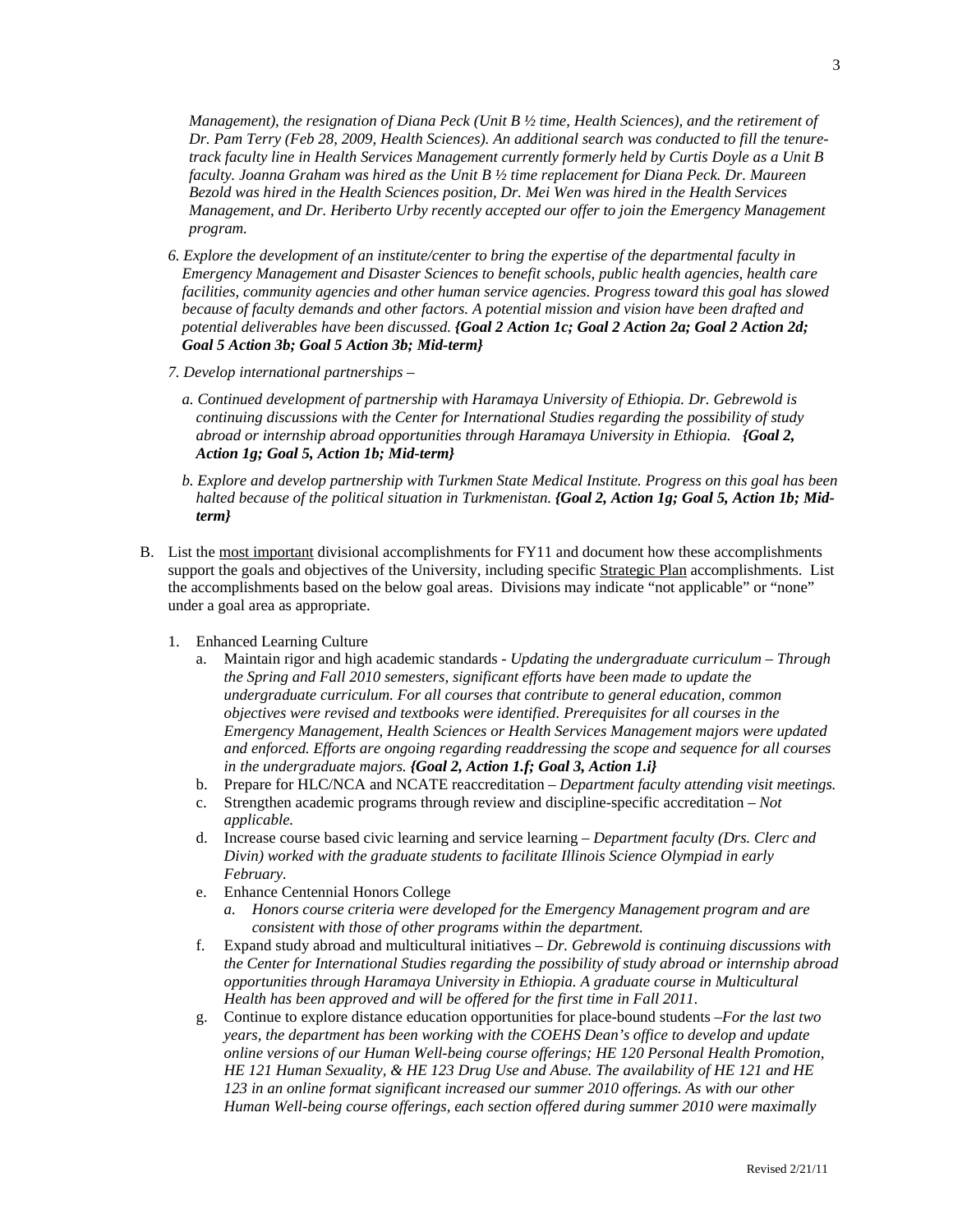*enrolled. Effective January 2011 the online versions of these courses are updated and available to be taught. Additionally, we have begun the process of developing online versions of most of the courses in the Post-baccalaureate Certificate in Health Services Administration. If progress continues as anticipated, online versions of HSM 515, HSM 516, and HSM 517 will be available within one year. We believe that the ability to offer these courses in an online format will increase the interest and enrollment in the certificate program.* 

- h. Support scholarly/professional activity
- *i.* Investigate interdisciplinary/collaborative initiatives *Department faculty (Drs. Clerc, Divin & Hamilton-Hancock) are leading a group from across campus to facilitate a health fair, create resource awareness, and other activities focused on Women's health issues. This initiative is being led by faculty from the Department of Health Sciences, it has involvement across WIU Divisions and Colleges with participation from the Women's Center, Women's Studies, Kinesiology, DFMH, Beu Health Center and community agencies.*
- j. Integrate technology into the classroom
- k. Other learning enhancement initiatives
- 2. Fiscal Responsibility and Accountability
	- a. Review departmental budgets
		- *i. The departmental budget of approximately \$1.2 million consists of personnel costs and operating expenses. Operating budget is approximately \$23,000 and the remainder of the budget is in personnel*
		- *ii. Operational expenses in the areas of copying and telephone service have limited opportunity for modification of expenses, however, changes have been made to maximize the use of copy expenses.*
		- *iii. The major category for discretionary expenses is in the area of support for faculty travel. A written departmental faculty travel policy was updated in the Fall 2010 semester to enhance opportunities to support faculty travel to present at professional meetings, to facilitate greater level of efficiency of the use of travel funds and to better support faculty travel for academic matters. {Goal 2 Action 2,d}*
		- b. Reallocate variance dollars to support University priorities *Not applicable*
		- c. Identify alternative funding sources *The potential development of a center for emergency management/disaster studies is still in discussion. With the addition of another faculty person focused in EM and other faculty being better established, this project may increase as a departmental priority. {Goal 2 Action 2.a}*
		- d. Review academic program costs *Not applicable*
		- e. Other fiscal responsibility and accountability initiatives -
- 3. Partnerships, Community Engagement, and Outreach
	- a. Create and support partnerships with University departments, institutions of higher education, and the community
		- *i. Based on the Memorandum of Understanding between Western Illinois University and Haramaya University of Ethiopia activities to continue the development of the functional results of the MOU are ongoing. Working with the Office of International Studies, potential outcomes of short-term study abroad experiences or longer-term internship experiences are being discussed. {Goal 2, Action 1g; Goal 2, Action 2e; Goal 5, Action 1b}*
		- *ii. The potential partnership between WIU and the Turkmen State Medical Institute has stalled in light of the current political environment in Turkmenistan. {Goal 2, Action 1g; Goal 2, Action 2e; Goal 5, Action 1b}*
	- b. Other partnerships, community engagement, and outreach initiatives
		- i. *The Student Educational Employment Program (SEEP) agreement between the Department of Health Sciences and the US Army Corps of Engineers (USACE) has been finalized. As a result WIU Emergency Management students now have the opportunity to compete for placement into the USACE SEEP for employment and internship placements. {Goal 2, Action 1.g}*
- 4. Access and Equity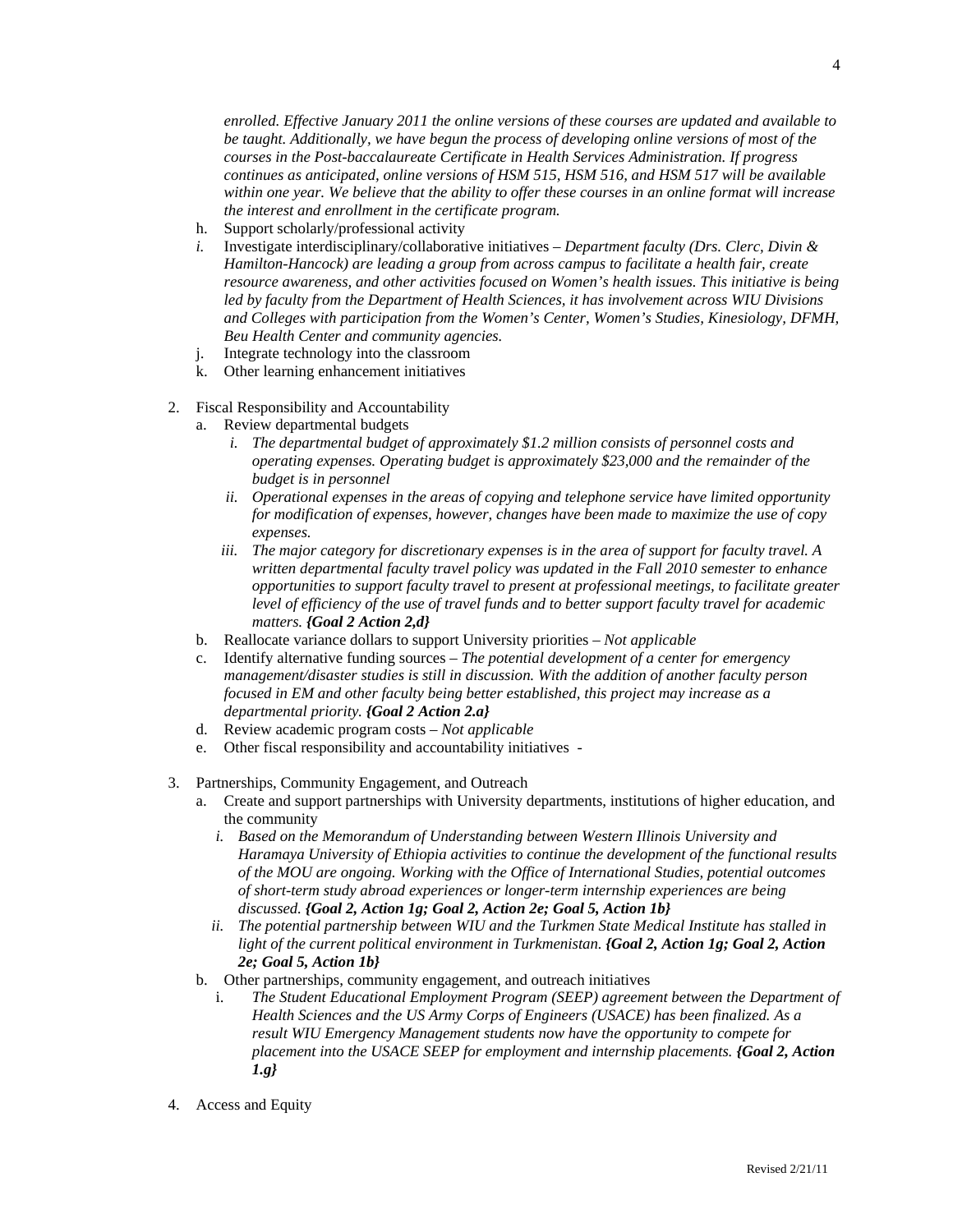- a. Increase diversity *Eleven of the sixteen faculty (68.75%) in the department represent protected classes. During the past three years, six new faculty have been hired, five of whom represent protected classes. {Goal 2, Action 1.g}*
- b. Increase internationalization *The Department of Health Sciences continues to enjoy a significant international presence in the graduate program. Nearly one third (18) of our total graduate student population are international students from 10 countries (India, Myanmar, Iran, Uzbekistan, Turkmenistan, Lebanon, Tajikistan, Nepal, Canada, and Jamaica) were graduate students in our program. Two of these international students were Muskie Fellows. Additionally, 3 American students are enrolled in the Peace Corps Fellows program, having served in the Peace Corps in Ecuador, Armenia and Swaziland. As a result nearly one half of our Macomb based graduate students are international students or have significant international experiences and bring the benefits of those international experiences into the classrooms. <i>{Goal 1, Action 1.a(1); Goal 4, Action 1.a;Goal 5, Action 1.b}*
- c. Enhance recruitment and retention activities
- d. Other access and equity initiatives
- 5. Student Centered Environment
	- a. Review FYE
	- b. Review academic advising
	- c. Review all student support services within Academic Affairs (writing and math centers; tutoring)
	- d. Enhance communication and information leading to student success
	- e. Other student centered environment initiatives
- C. Indicate measures of productivity by which the unit's successes can be illustrated.

#### *Indicators of Success* –

*1. Stable and growing enrollment – Three indicators of stability and growth in student enrollment are presented following. The first and most important is enrollment of majors. Consistent with overall university enrollment, Health Sciences graduate program enrollment is stable; Health Services Management is stable; Emergency Management growth has slowed or is stabilizing; Health Sciences undergraduate enrollment is low but stable recent semesters. One factor that has had an impact on the slowing in growth of the EM program is the limited number of courses that can be offered by existing faculty. The addition of the new Emergency Management faculty person will allow us offer additional courses. As can been seen in the graph of department majors below, departmental enrollment has more than doubled since Fall 06 with all of additional enrollment being accommodated through departmental reallocation of resources. Student credit hour production has been steady over the last year. {Goal 1, Action 1a2}*

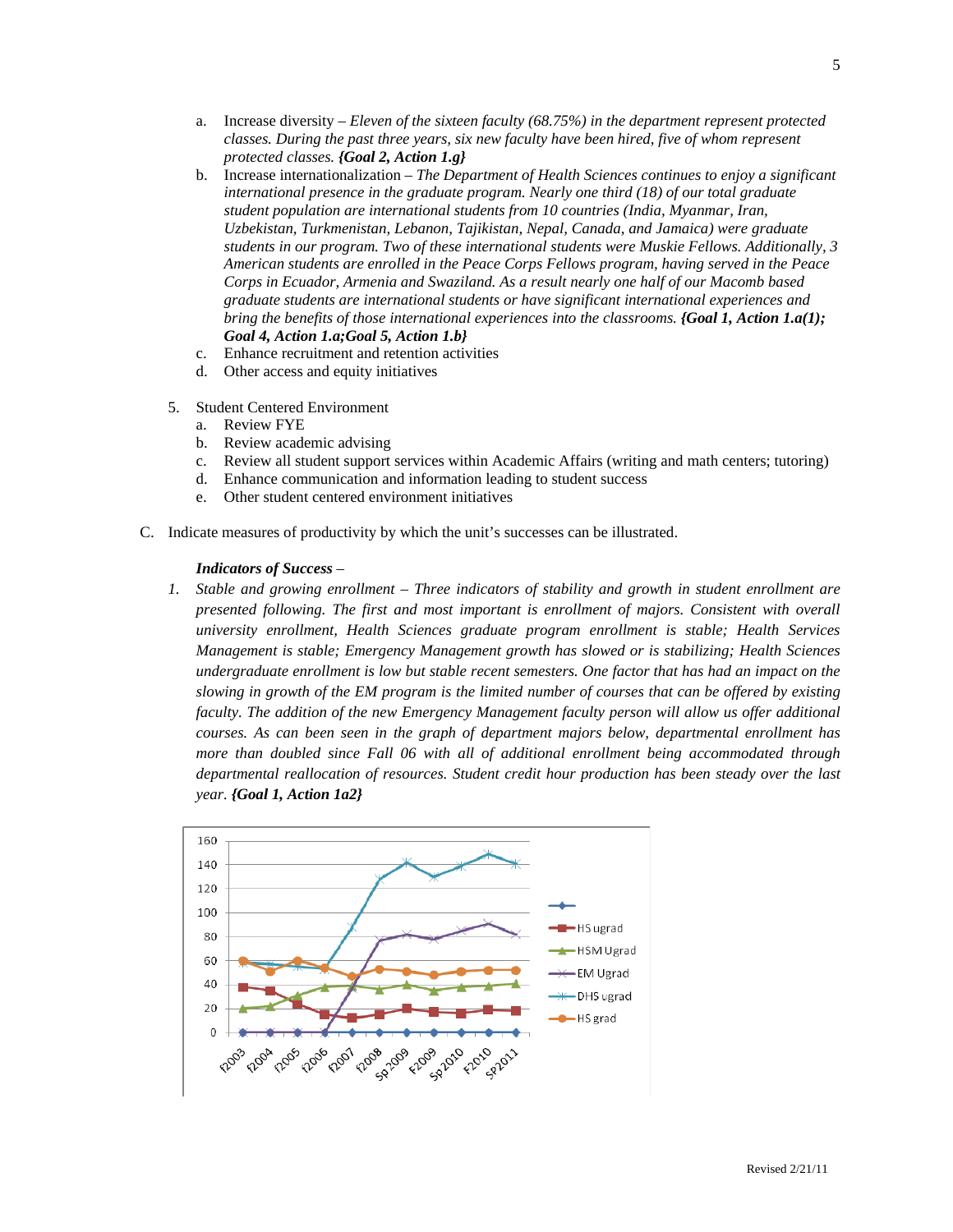- *In addition to the numbers of majors shown above, the department also serves a substantial number of students in our minors. Most recent enrollment numbers are as follows: Environmental and Occupational Safety – 17, Emergency Management (offered first Fall 08) – 29, Community Health - 5, Health Services Management – 8.*
- *The third indicator of our success in serving students is continued robust enrollment in the service courses that are offered through the department. In the Fall 10 and Spring 11 semesters the department provided forty-two sections of service courses. Thirty-nine (93%) of these sections were enrolled near, at or above maximum enrollment. Our service course offerings are limited by our instructional capacity to offer these sections. There is no reason to believe that at this time we have reached saturation with our service courses and will continue work to meet this need.*
- *2.Robust diverse pools for searches In the spring 2010 semester successful searches were completed with hires in both the Health Services Management and Health Sciences positions. Both pools had representing candidates with diverse backgrounds with regard to gender, experience, nationality, regions in which and institutions from which degrees were obtained and were robust in the number of candidates with 14 in the HSM pool and 24 in the HS pool. The Emergency Management search initiated in Fall 2010 has resulted in the hiring of the second faculty dedicated to the EM program. The Emergency Management search pool had twelve candidates with representing diverse backgrounds. All of three of these hires represent protected classes.*
- *3. Updating the undergraduate curriculum Through the Spring and Fall 2010 semesters, significant efforts have been made to update the undergraduate curriculum. For all courses that contribute to general education, common objectives were revised and textbooks were identified. Prerequisites for all courses in the Emergency Management, Health Sciences or Health Services Management majors were updated and enforced. Efforts are ongoing regarding readdressing the scope and sequence for all courses in the undergraduate majors. {Goal 2, Action 1.f; Goal 3, Action 1.i}*
- *4.National recognition of faculty work The discussion related to the series of articles authored by Dr. Dean Alexander and Dr. Jamie Johnson in 2009 in Security Magazine and the Journal of Applied Security Research have continued with discussants at the federal and state levels. The contributions of Drs. Alexander and Johnson to these discussions are ongoing and have potential to have WIU faculty in the prominent roles in the development of a national training strategy for persons with careers in the Department of Homeland Security.*
- *5.Increase in summer enrollment and SCH Summer enrollment (SCH) increased from 129 students (386 SCH) in 2009 to 200 students (464) in 2010.*
- D. Describe how the division used any of the following categories of funds to enhance accomplishments and productivity:
	- 1. Western Illinois University Foundation funds –

*The major use of Foundation funds during the 2009-10 academic year was to support student activities and travel to conferences. Support was provided to Kalyn Brown for travel to the American Association for Health Education (AAHE) where she will be recognized as an AAHE Major of the Year. Support was provided to assist graduate students attend and present at the Midwest College Health Association meeting in Terre Haute Indiana in November. Support was also provided for University Theme/COEHS Week speaker, Elaine Ginn. Support was also provided to recipients of*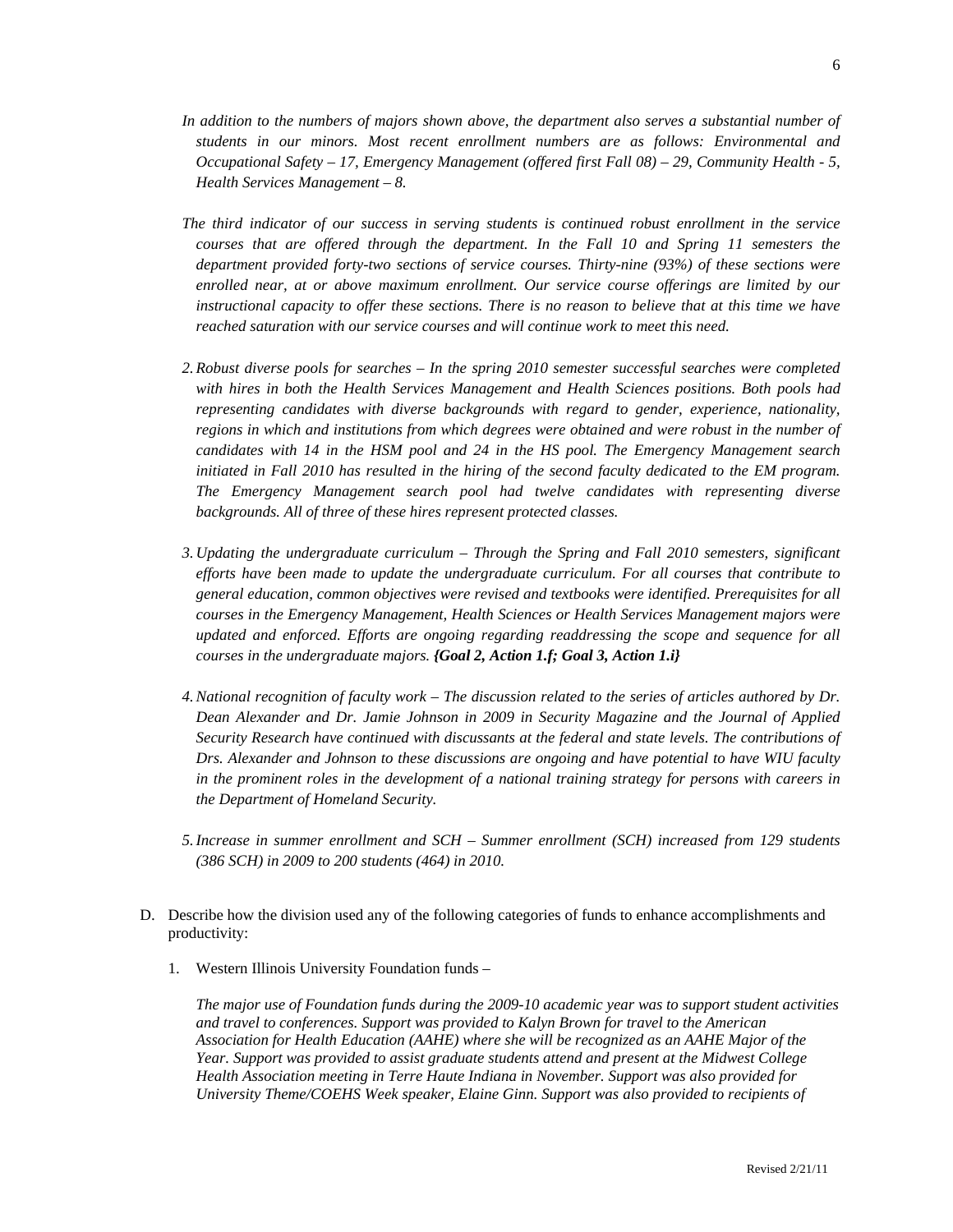2. Funds available due to vacant positions or dollars saved through hiring of new personnel at whatever level those funds reside. –

*A portion of the salary savings from the deferred Emergency Management position were used to hire adjunct instructors for EM and other courses.* 

3. Grants, contracts, or local funds – *Not Applicable*

*department award scholarship winners.* 

- 4. Internal Reallocations: For reallocations over \$20,000, identify the amount, area that was reallocated from, and the priority that funds supported - *Not Applicable*
- 5. Other fund sources
- E. Describe the impact the 3.5 percent rescission had on your division in FY11.

*The primary impact of the 3.5 percent rescission was the deferment of the Emergency Management faculty position. This deferment resulted in the second EM faculty position being unfilled throughout the Fall 2010 and Spring 2011 semesters. As a result, the EM courses offered consisted only of the bare minimal that was possible to assist students progression toward graduation. Adjunct instructors were used to cover essential courses.* 

## **II. Budget Enhancement Outcomes for FY11**

For each budget enhancement received in FY11 complete an Accountability Report form (Attachment A). Be specific about approved productivity measures. *No budget enhancements were received.*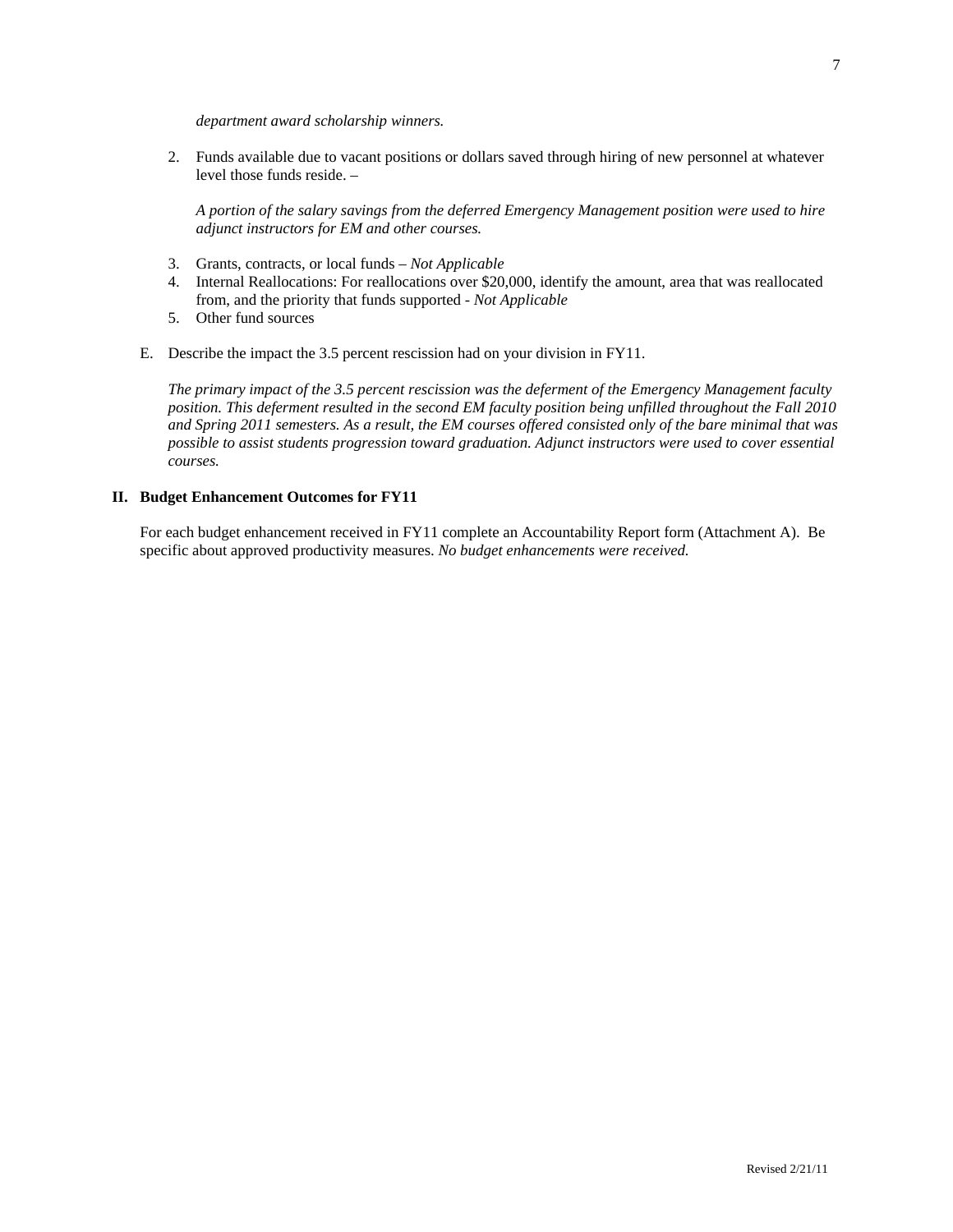## **BUDGET YEAR Fiscal Year 2012**

#### **III. Major Objectives and Productivity Measures for FY12**

- A. List the most important goals and objectives the division will pursue in FY12, and how these actions will be measured/assessed.
	- *1. Development of "Program2Program" materials to better facilitate the transfer of students from community colleges into the Emergency Management, Health Sciences (Community Health and Environmental & Occupational Safety emphases), and Health Services Management undergraduate degrees. Target institutions include Black Hawk College, Carl Sandburg College, College of Dupage, Elgin Community College, Illinois Valley Community College, McHenry County College, Southeastern Community College – Burlington, and Spoon River College. Transferable courses from each of the programs are being identified to included in promotion materials to be placed on each of the campuses in electronic and paper form. This goals will be measured in the short term by the presence of the materials and in the mid-term by enhanced presence of transfer students. <i>{Goal 1 Action 1.c, d, e, f; Goal 3 Action 1.i}; short-term and mid-term.*
	- *2. Continued refinement of the undergraduate curricula including identifying knowledge, competencies, dispositions, and skills expected to be taught in each course in each undergraduate program and the graduate program. This goal will be measured by written documents regarding the curricula expectations. {Goal 2 Action 1.a}*
	- *3. Continued development of Departmental Advisory Boards {Goal 1, Action 1e}* 
		- *a. Increase activity and involvement of the Emergency Management Advisory Board. This will be measured by the frequency of formal meetings and informal interactions between the department faculty and the Advisory Board members. {Short term}*
		- *b. Identify and recruit potential Advisory Board member for the Health Service Management and Health Science programs. This will be measured by the progress toward identifying and beginning interactions between the department and potential members. {Short-term; Mid-term}*
		- *c. Develop a department wide Advisory Board including but not limited to members of the program Advisory Boards. This will be measured by the progress toward identifying and beginning interactions between the department and potential members. {Short-term; Mid-term}*

*4. Increase enrollment in HS undergraduate major. This goal will be measured by the number of students enrolled in the program. {Goal 2 Action 1.b} Mid-term* 

- *5. Develop emphases within the Emergency Management major to include an emphasis in Public Sector, an emphasis in Private Sector and an emphasis in Public Health/Healthcare Management. This goal will be measured by the successful development and implementation of the emphases. {Goal 1 Action 1.a.1;Goal 2 Action 1.b}*
- *6. Explore opportunities and begin feasibility study for potential graduate degrees in Disaster Management/Emergency Management, etc. This goal will be measured by the presence of course work appropriate for inclusion in the program. {Goal 1 Action 1.a.1;Goal 2 Action 1.b}*
- B. Of the objectives identified above, please indicate which are directly related to Strategic Plan action items. *See above.*
- C. For Strategic Plan action items noted above, indicate whether you intend to have the action completed in the short-term (next 12 months), mid-term (2-4 years), or long term (5+ years). See above.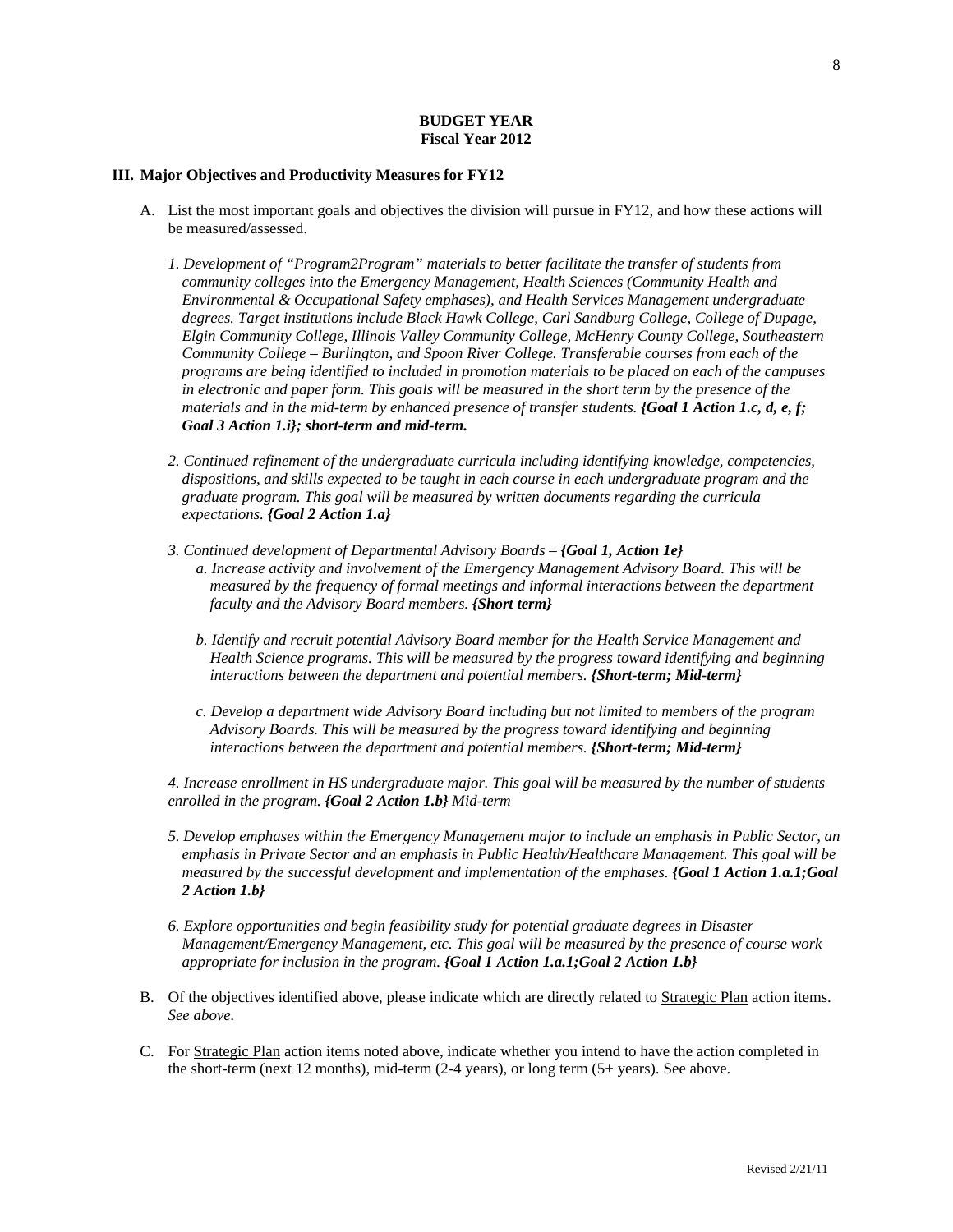#### **IV. Technology Goals and Objectives**

- A. List the most important technological goals and objectives the division will pursue in FY12, and how these will be measured/assessed.
	- *1. Identify departmental courses appropriate for being offered in alternative methodologies (online, hybrid, etc.). {Goal 2, Action 1f; Short-term, Mid-term}*
	- *2. Continue to develop and implement the online offering of courses included in the Post-baccalaureate Certification in Health Services Administration. We believe this will increase the enrollment in the Certificate and provide greater opportunity for place-bound students to complete the program. {Goal 2, Action 1f; Short-term, Mid-term}*
	- *3. Refine standards and mechanisms for online course sharing between faculty teaching different sections of the same course. {Goal 2, Action 1f; Short-term, Mid-term}*
- B. Describe how these objectives build upon goals in divisional and/or institutional strategic plans.
- C. For each technology item, indicate whether you intend to have the action completed in the short-term (next 12 months), mid-term (2-4 years), or long term (5+ years).

## **V. Internal Reallocations and Reorganizations**

A. What are planned FY12 reallocations or reorganizations, including the movement of positions, the upgrade of positions, the creation of new positions, or the reallocation of personnel or operating funds?

*The Department of Health Sciences has traditionally had two office support staff. One of the office staff persons retired with an effective date at the end of August 2010. The Health Sciences chair worked with the COEHS Dean's office to delay replacement at least through the fall 2010 semester. As a result, since September the department has functioned with only one office support person and the workload and tasks have been accomplished by shifting the major tasks to the remaining office support person, increasing the hours worked by our student worker and adjusting the workloads of the graduate assistants. This strategy has been successful in large part because of the willingness of the remaining office support staff to be flexible and accomplish additional tasks. Careful examination of the workload adjustments by the department chair have led to the conclusion that hiring a second fulltime office support staff person fulltime is not necessary for future department function. Therefore, I am proposing the following:* 

- *1) Hire a replacement for the retired office support person as a 50% position resulting in a cost savings of \$15,654.00 (C002 - \$2609.00 X 12 = \$31,308.00 X .50 = \$15,654.00)*
- *2) Continue the increased employment of our student worker at a cost of \$2,000.00 per year.*
- *3) Use the savings (\$13,654.00) to enhance our adjunct instructor capacity by reallocating the salary savings to adjunct instruction.*
- B. How do these reallocations and reorganizations further Strategic Plan goals and objectives? *See below.*
- C. Describe how all reallocations, permanent and temporary, will affect the unit's standard performance measures.

*This proposed reallocation would ensure that all essential department support activities could be accomplished while enhancing the departmental instructional capacity. As the department has reallocated resources from the Health Sciences (HS) and Health Services Management (HSM) programs to the Emergency Management program, our instructional capacity in the other areas have been decreased. Each semester the chair makes difficult decisions regarding whether the decreased capacity should be applied to the delivery of the HS or HSM professional preparation programs or the delivery of our contributions to the Human Well-being component of WIU general education of which Health Sciences contributes the majority of classroom based sections. It is anticipated that in the foreseeable future the increased capacity would be balanced between professional preparation and general education courses. This salary savings would allow us to deliver approximately 10-12 ACEs of additional courses*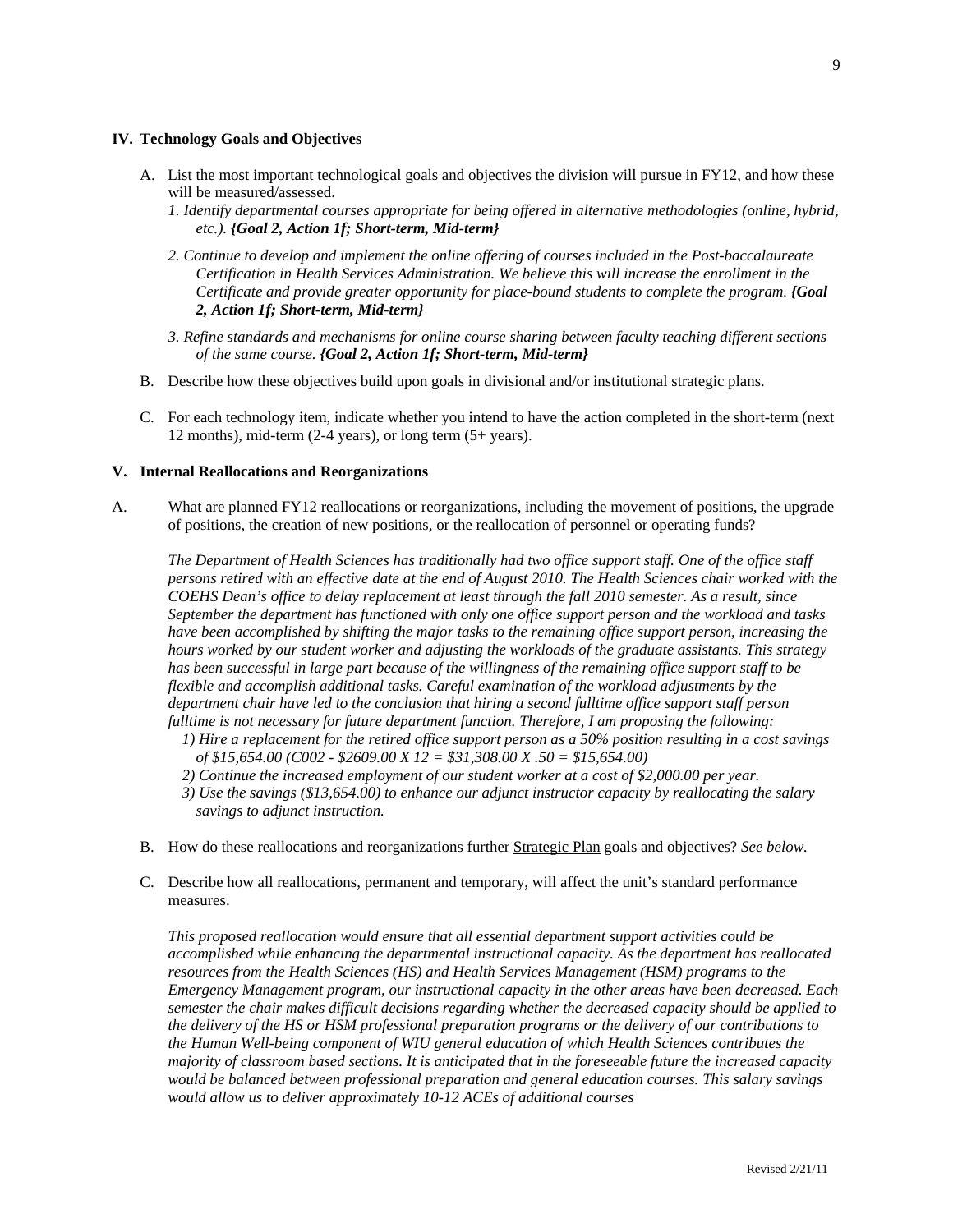- D. How are you planning to find new funds?
	- a. Describe divisional strategies to seek additional resources (e.g., grants, Foundation)
	- b. Provide an explanation of how additional resources would be used to enhance divisional objectives
	- c. Summarize long-term external funding goals which extend beyond FY12
	- d. Develop indicators/benchmarks to track attainment of goals
- E. What is the current status of the long-term funding goals established last year?

## **VI. Western Illinois University Quad Cities**

A. Briefly describe programs or course offerings in the Quad Cities and the current success of those programs in terms of majors, minors, enrollment/SCH production, and completability. –

*The Department of Health Sciences offers an MS in Health Sciences with options in Public Health and School Health. Approximately 20 students enrolled in courses during FY11. Enrollment (SCH) for the Health Sciences program in the Quad Cities was follows: Spring 2010 = 35 (106); Summer = 34 (42); Fall 2010 = 28 (74). All Core Courses and Directed Elective Courses are offered in the Quad Cities on a two year rotation primarily through CODEC based educational experiences.*

B. How many faculty do you currently have located in the Quad Cities? How many Macomb-based faculty deliver courses in the Quad Cities? How many adjuncts did you use last year to teach in the Quad Cities? Will you be requesting additional faculty/staff next year (explain)?

*No Health Sciences faculty were located in the Quad Cities. All classes offered in the Quad Cities were taught be Macomb based faculty. No additional faculty or staff are being requested.*

C. Will you be asking for new programs or offerings in the Quad Cities next year? Will you be offering fewer programs or courses next year (if so, explain why)?

*The only change in offerings for the QC in FY12 is offering most if not all of the courses in the Postbaccalaureate Certificate in Health Services Administration in an online format.*

D. Summarize your short-term (2-4 years) and long-term (5 years or more) plans for Quad Cities in your unit (if applicable).

*We anticipate that the recent revision of the graduate program to reflect a greater emphasis on Public Health (MS in Health Sciences with an option in Public Health) and the anticipated offering of some if not all of the courses in the Post-baccalaureate Certificate in Health Services Administration in an online format will result in a moderate increase in interest and enrollment in both programs. While the Certificate course will not be offered exclusively on the QC campus, an increased interest will lead to a greater availability of the Certificate coursework to potential QC students.* 

E. Explain additional resources (grants, foundation, etc.) derived from or located in the Quad Cities.

### **VII. New Academic Degree/Option/Certificate Development Requests**

A. Complete a Request for New Academic Degree/Option/Certificate Development form (Attachment B) for each new degree, option, or certificate program to be submitted through the University curricular approval process in FY12, including enrollment projections and required resource requirements. Attach a copy of the feasibility study approved by the Provost.

## **VIII. New Operating Resources Not Included in VII**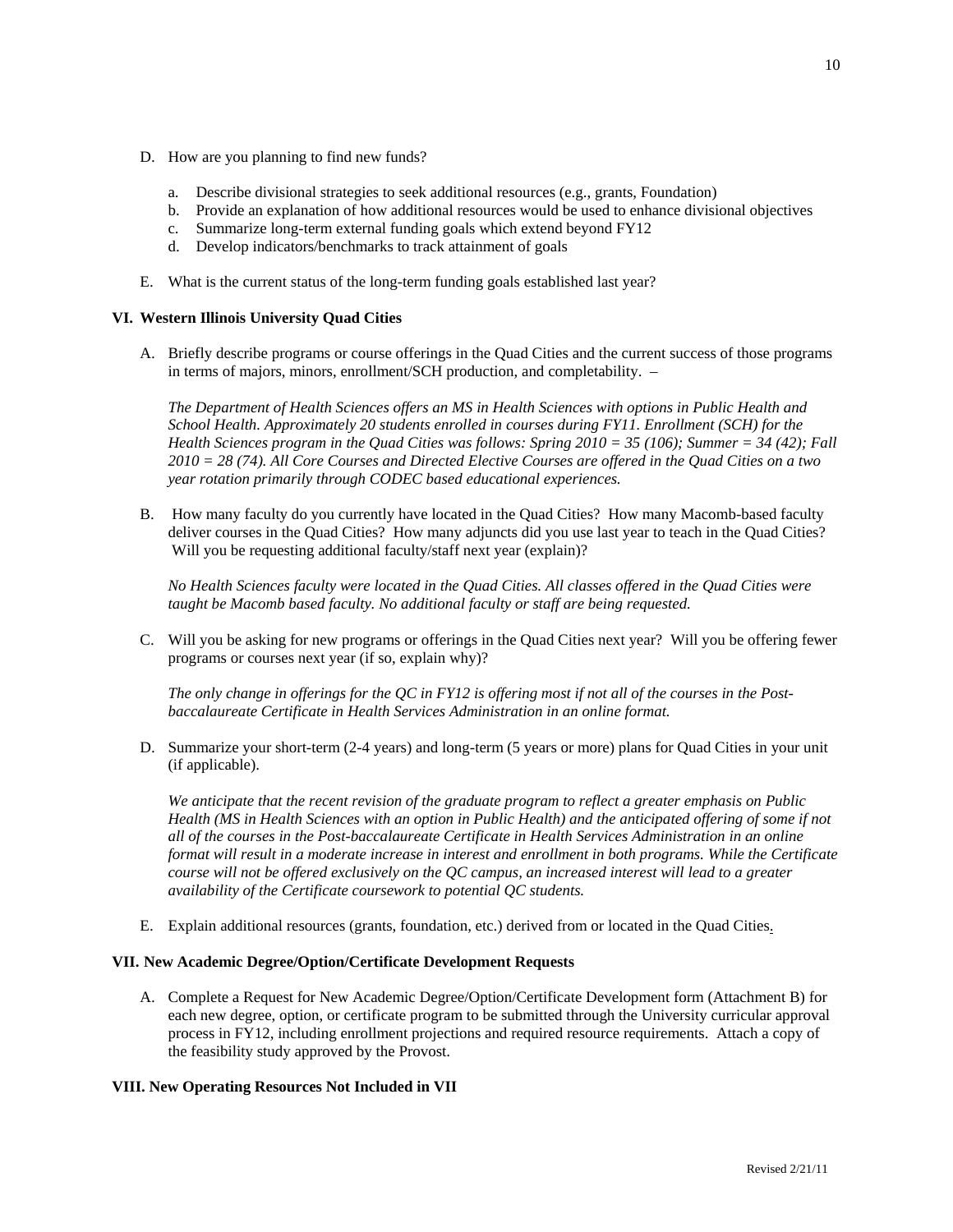A. Complete an FY12 Budget Request form (Attachment C) for each new operating fund request not associated with new academic degree/certificate development requests identified in VII above. Also, please include any previous unfunded requests which remain as priorities.

## **IX. Facilities Requests**

A. Complete an FY12 Budget Request form (Attachment D) for each facility enhancement request over \$100,000.

## **X. Summary—New Fund Requests**

- A. Identify, in priority order, requests for additional funding in a **spreadsheet** (Attachment E). Include all funds requested for new academic programs (VII), operating (VIII), and facilities (IX).
- B. On this spreadsheet, please be sure to indicate whether you are seeking one-time or continuous funding. If you are seeking continuous funding, identify whether it is for a period of years or a permanent base increase.

#### **XI. Scholarly/Professional Activities**

- A. Provide the total number of scholarly/professional activities in your area for the following categories:
	- a. Book publications none
	- b. Chapter/monograph/refereed article publications  $= 4$

Hamilton-Hancock, D. & Hemphill, L. (2010). The Role of Online Social Networking Sites in Promoting Health for Digital Natives and Immigrants. *Journal of the World Universities Forum*, 3(5).

Marchand, H.A., Terry, P.K., Oden, L.S., Gebrewold, F., & Doyle, C.R. (2010). Emergency health communication interventions for the hard-to-reach homeless. *Law Enforcement Executive Forum*, 10(3), 141-150.

Rozdilsky, J. L. (2010) Review of Rebecca Gilman's Play A True History of the Johnstown Flood: A Back to the Future View of Environmental Disasters. *Journal of Homeland Security and Emergency Management*, 7(1). Available at: http://www.bepress.com/jhsem/vol7/iss1/54.

Marchand, H., Terry, P., & Doyle, C. (2010). Social Capital: Empowering the Ghosts. *Global Horizons: The Journal of the Center for Policy and Resilience*, 3 (1), 20-41.

#### **Other Publications = 4**

Divin, A.L., & Hale, W.D. (2010). The relationship between stress and health promoting behaviors in collegiate female student athletes. *Medicine & Science in Sports & Exercise, 42*(5), S433.

Hale, W.D. & Divin, A.L. (2010). The impact of moderate physical activity on body composition in African American female college students. *Medicine & Science in Sports & Exercise*, *42*(5), S438.

Hamilton-Hancock, D. & Hemphill, L. (2010). A Systematic Approach to Teaching Health Education Students to Design Social Networking Sites (SNSs). In D. Gibson & B. Dodge (Eds.), Proceedings of Society for Information Technology & Teacher Education International Conference 2010 (pp. 516- 519). Chesapeake, VA: AACE. Retrieved from http://www.editlib.org/p/33390.

Woolsey, C., Kensinger, W.S., Gibbs, L., & Divin, A.L. (2010). NCAA student-athlete energy drink use. *Medicine & Science in Sports & Exercise, 42*(5), S468.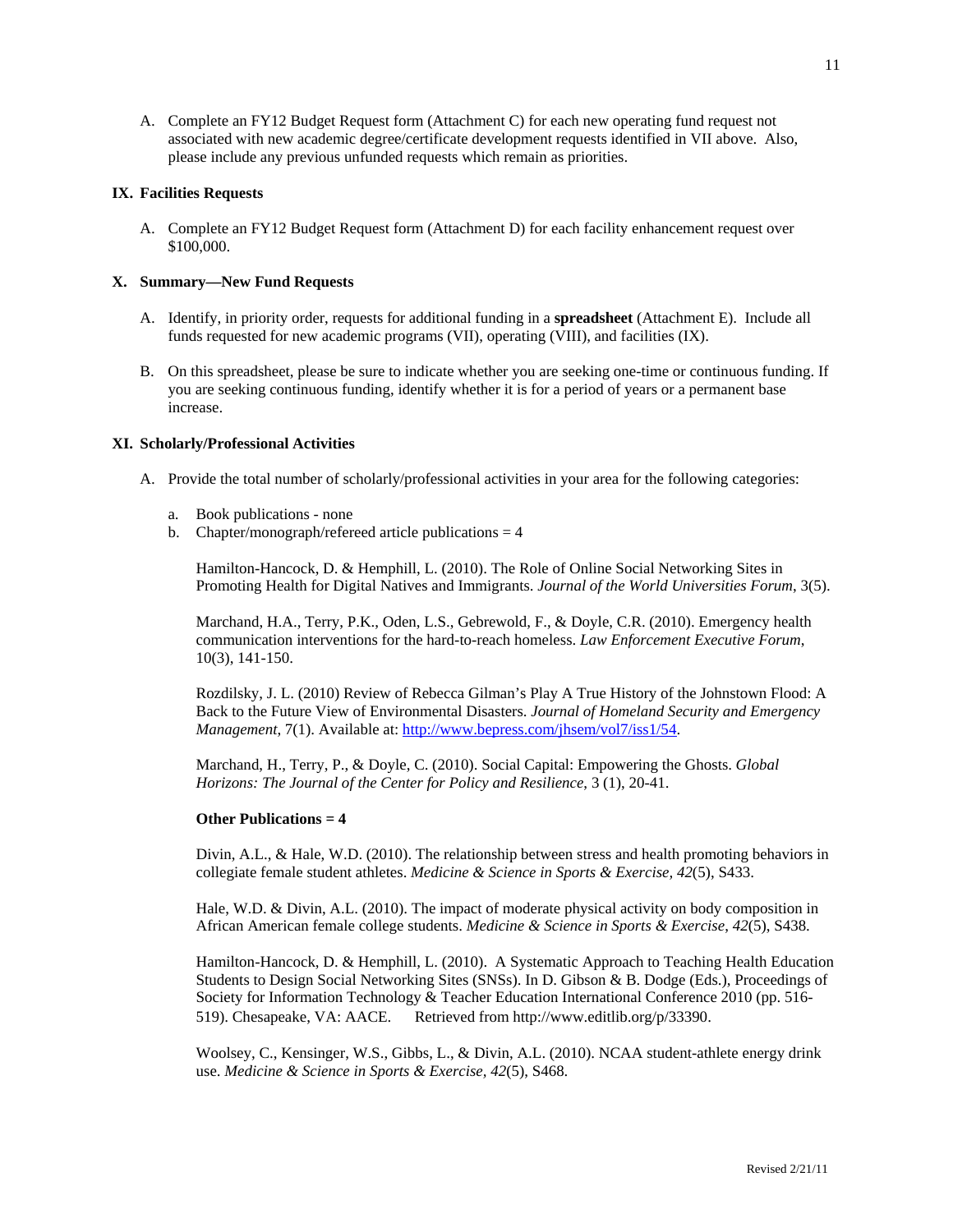- c. Creative activities—Please provide total creative activities and international subtotal
- d. Conference presentations—Please provide total conference presentations and international subtotal  $=$  31

#### **Presentations – National/International = 16**

Bezold, M. P. & Gass, E. (2010). *Generation Y, Transformational Leadership and Shifting Public*  Health Paradigms. Presented at the 138<sup>th</sup> Annual American Public Health Association Conference November 10, 2010 in Denver, CO.

Divin, A.L., & Hale, W.D. (2010). *The relationship between stress and health promoting behaviors in collegiate female student athletes.* Poster presented at the annual meeting of the American College of Sports Medicine, Baltimore, MD, June 1-5, 2010.

Divin, A.L., Kensinger, W.S., & Woolsey, C.L. (2010). *Perceived benefits and barriers to physical activity in college.* Poster presented at the 2010 American Association for Health Education (AAHE)/American Association of Health, Physical Education, Recreation and Dance (AAHPERD) National Conference, Indianapolis, IN, March 16-19, 2010.

Divin, A.L., Woolsey, C., & Hale, W.D. (2010). *Is stress always bad for athletes' health behaviors? Perception is the key.* Poster presented at the Association for Applied Sports Psychology International Convention, Providence, RI.

Hale, W.D. & Divin, A.L. (2010). *The impact of moderate physical activity on body composition in African American female college students.* Poster presented at the annual meeting of the American College of Sports Medicine, Baltimore, MD, June 1-5, 2010.

Hamilton-Hancock, D. & Hemphill, L. (2010). *Information Seeking and Sharing through Social Networks to Promote Health in the Net Generation.* Third Annual World Universities Forum, Davos Switzerland, January 10, 2010.

Hamilton-Hancock, D., & Hemphill, L. (2010). *Training Health Educators to Use Wikis to Promote Credible Online Health Information.* 2010 AECT International Convention - Cyber Change: Learning in Our Connected World, Association for the Advancement of Computing in Education, Anaheim, CA, October 30, 2010.

Hamilton-Hancock, D., Hemphill, L. & Hemphill, H. (2010), *Instructional Strategies for Creating Purposeful Online Learning Activities and Discussions in Health Sciences.* International Conference on Interdisciplinary Social Sciences, University of Cambridge, Cambridge, UK, August 5, 2010.

Hamilton-Hancock, D., Hemphill, L., & Mahadewi, P. T. (2010). *Health Professionals: Are They Ready for Online Social Networking?* 35th Annual National Wellness Conference, University of Wisconsin-Stevens Point, Stevens Point, WI, July 17-22, 2010.

Hamilton-Hancock, D. & Sweet, D. (2010). *Creating Online Social Networks to Promote Wellness in the Net Generation and Beyond.* 35<sup>th</sup> Annual National Wellness Conference, University of Wisconsin-Stevens Point, Stevens Point, WI, July 17-22, 2010.

Hemphill, L., Hamilton-Hancock, D., & Hemphill, H. (2010). *Evaluating Online Health Science Discussions for Interactivity and Level of Critical Thinking.* International Conference on Interdisciplinary Social Sciences, University of Cambridge, Cambridge, UK, August 5, 2010.

Kelley, R. M., Moore, S. M., Shrestha, S., & Ghimire, Y. *What have we really learned about being healthy?* Presented at the annual meeting of the American Association for Health Education, Indianapolis, March 16-19, 2010.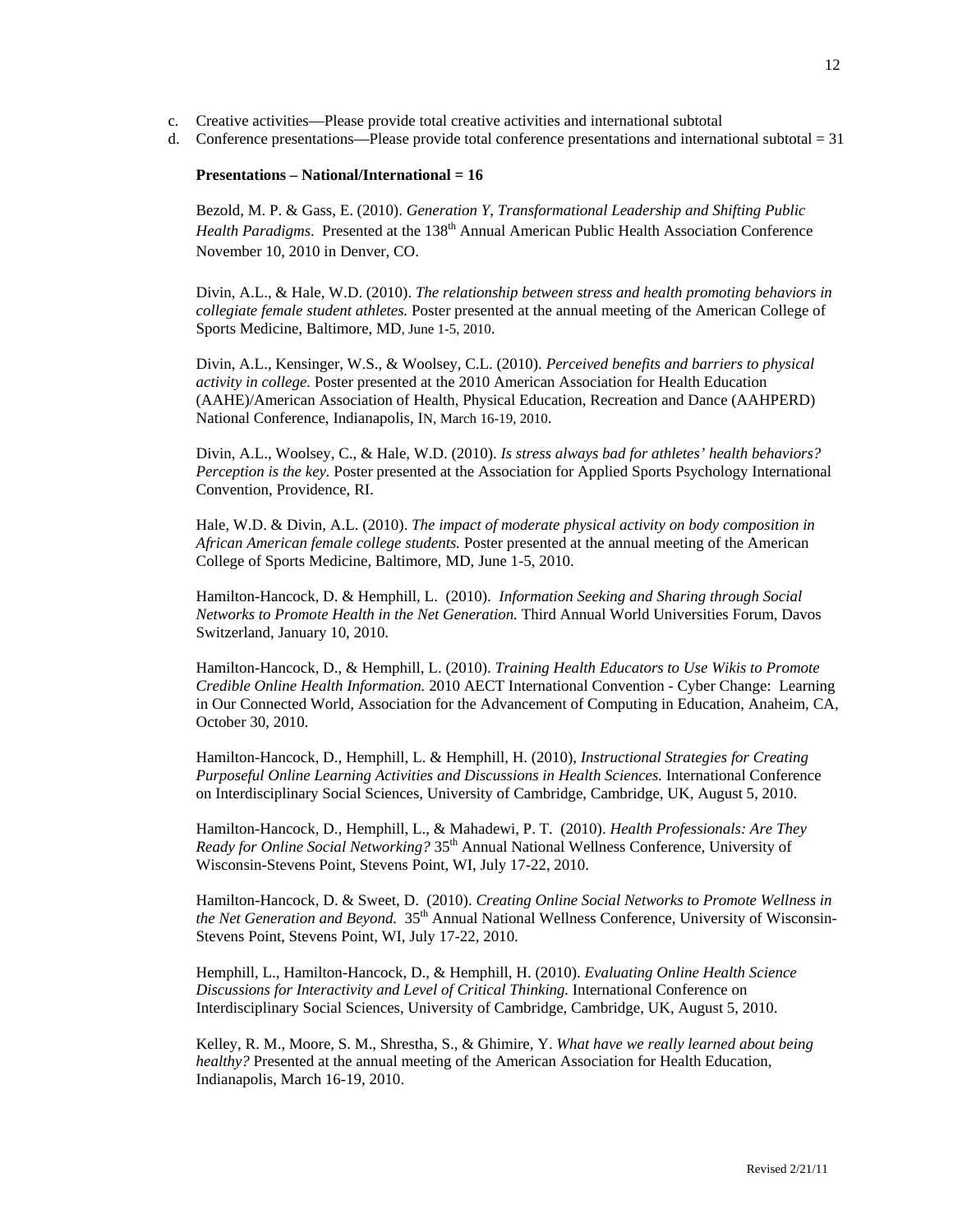Rozdilsky, J.L. (2010). *Emergency Management in Israel: Contexts and Characteristics.* Presentation at the 13th Annual Emergency Management Higher Education Conference. Session - Comparative Emergency Management Book Project. DHS-FEMA National Emergency Training Center, Emmitsburg, Maryland, June 9, 2010.

Rozdilsky, J.L. (2010). *All Recovery is Local.* Invited Panelist and Presentation at the Natural Hazards Center 2010 Annual Workshop. University of Colorado at Boulder, July 12, 2010.

Rozdilsky, J.L. and Richard Adfedzie. (2010). *Learning About Community Redevelopment from the Parkersburg Tornado Recovery.* Presentation at the 2010 Joint Annual Meeting of the Midwest Sociological Society and North Central Sociological Association. Session 266 - Disasters and Social Change. Chicago, Illinois. April 2.

Woolsey, C., Kensinger, W.S., Gibbs, L., & Divin, A.L. (2010). *NCAA student-athlete energy drink use.* Poster presented at the annual meeting of the American College of Sports Medicine, Baltimore, MD, June 1-5, 2010.

#### **Presentations – Regional = 11**

Divin, A.L. (2010). *Health promoting behaviors of college students.* Oral presentation at the annual meeting of the MidAmerican College Health Association, Terre Haute, IN, November 3-4, 2010.

Divin, A.L., Kensinger, W.S., & Heckman, J. (2010). *Trends in blood alcohol concentration from 2003-2009 on a Midwest university campus: Is what we're doing really working?* Poster presented at the annual meeting of the MidAmerican College Health Association, Terre Haute, IN, November 3-4, 2010.

Hamilton-Hancock, D. & Hemphill, L. (2010). *A Systematic Approach to Teaching Health Education Students to Design Social Networking Sites.* 2010 Society for Information Technology and Teacher Education International Conference (SITE), Association for the Advancement of Computing in Education, San Diego, California, March 29-April 2, 2010.

Hamilton-Hancock, D., Mahadew, L.P, & Hemphill, L. (2010). *Using the Benefits of Social Networking Site to Facilitate Students' Projects.* Mid-America College Health Association Annual Conference, Indiana State University, Terre Haute, Indiana, November 3-4, 2010.

Hamilton-Hancock, D., & Hemphill, L., & Mahadew, L.P, (2010).*Using the DISCERN Instrument to Aid College Students in Developing Online Health Literacy.* Mid-America College Health Association Annual Conference, Indiana State University, Terre Haute, Indiana, November 3-4, 2010.

Heckman, J., Howd, J.A., Divin, A.L., & Marchand, H. (2010). *Mental health first aid for 1st responders: The unmet need.* Poster presented at the annual meeting of the MidAmerican College Health Association, Terre Haute, IN, November 3-4, 2010.

Marchand, H. and Gebrewold, F. *The Environmental Impact Statement: A Data Mining Tool for Public Health & Safety Professionals.* Mid-America College Health Association Annual Conference, Indiana State University, Terre Haute, Indiana, November 3-4, 2010.

Marsteller, J., Wen, M., Hsu, Y. J., Reider, L., Frey, K., Wolff, J. L., Boyd, C. M., Leff, B., Wegener, S., Karm, L., & Boult, C. *Nurse Satisfaction with the Guided Care Nurse Role and Its Change over Time.* Mid-America College Health Association Annual Conference, Indiana State University, Terre Haute, Indiana, November 3-4, 2010.

Nees, K., Mamedov, S., Nabidzhonov, A., & Hamilton-Hancock, D. (2010). *Malaria Global Threat.* Mid-America College Health Association Annual Conference, Indiana State University, Terre Haute, Indiana, November 3-4, 2010.